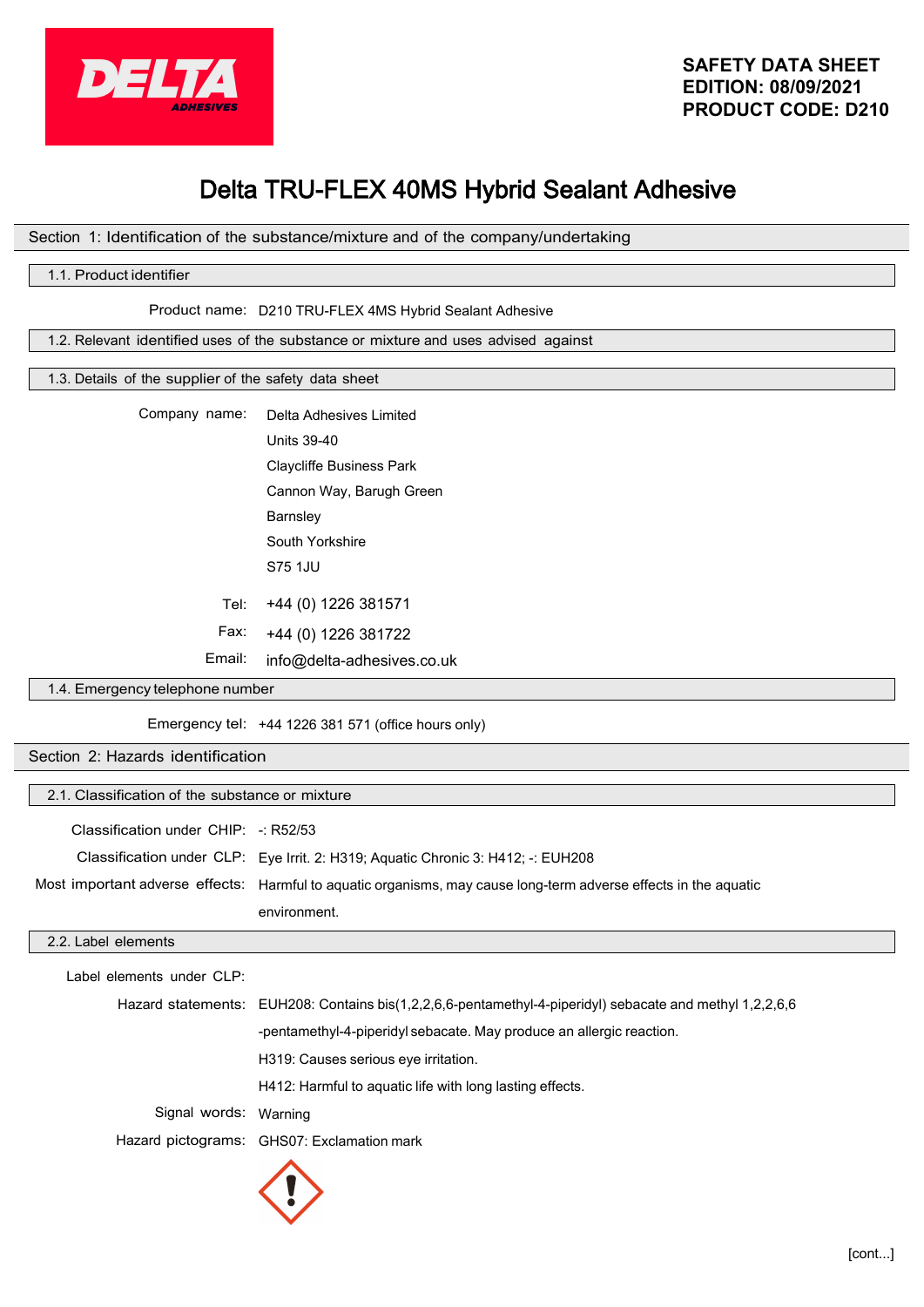

|                            |                                                                                                       | Page: 2 |  |
|----------------------------|-------------------------------------------------------------------------------------------------------|---------|--|
|                            | Precautionary statements: P264: Wash thoroughly after handling.                                       |         |  |
|                            | P273: Avoid release to the environment.                                                               |         |  |
|                            | P280: Wear.                                                                                           |         |  |
|                            | P305+351+338: IF IN EYES: Rinse cautiously with water for several minutes. Remove                     |         |  |
|                            | contact lenses, if present and easy to do. Continue rinsing.                                          |         |  |
|                            | P337+313: If eye irritation persists: Get medical.                                                    |         |  |
|                            | P501: Dispose of to.                                                                                  |         |  |
| Label elements under CHIP: |                                                                                                       |         |  |
|                            | Hazard symbols: Symbol not required.                                                                  |         |  |
|                            | Risk phrases: R52/53: Harmful to aquatic organisms, may cause long-term adverse effects in the        |         |  |
|                            | aquatic environment.                                                                                  |         |  |
|                            | Safety phrases: S29: Do not empty into drains.                                                        |         |  |
|                            | Precautionary phrases: Contains bis(1,2,2,6,6-pentamethyl-4-piperidyl) sebacate and methyl 1,2,2,6,6- |         |  |
|                            | pentamethyl-4-piperidyl sebacate. May produce an allergic reaction.                                   |         |  |

2.3. Other hazards

PBT: This product is not identified as a PBT substance.

# Section 3: Composition/information on ingredients

#### 3.2. Mixtures

Hazardous ingredients:

# 3-AMINOPROPYLTRIMETHOXYSILANE (AMMO)

| EINECS    | CAS        | <b>CHIP Classification</b> | <b>CLP Classification</b>             | Percent |
|-----------|------------|----------------------------|---------------------------------------|---------|
| 237-511-5 | 13822-56-5 | Xi: R38: Xi: R41           | Skin Irrit. 2: H315; Eye Dam. 1: H318 | l-10%   |

TRIMETHOXY VINYLSILANE

| 220-449-8 | 2768-02-7 | R <sub>20</sub><br>: R10:<br>Xn∶ | : H332; Flam. Lig. 3: H226<br>Tox.<br>4.<br>Acute | 10% |
|-----------|-----------|----------------------------------|---------------------------------------------------|-----|
|           |           |                                  |                                                   |     |

BIS(1,2,2,6,6-PENTAMETHYL-4-PIPERIDYL) SEBACATE AND METHYL 1,2,2,6,6-PENTAMETHYL-4-PIPERIDYL SEBACATE.

|  | Sens.: R43: N: R50/53 | Skin Sens. 1: H317; Aquatic Acute 1: | $-1\%$ |  |
|--|-----------------------|--------------------------------------|--------|--|
|  |                       | H400; Aquatic Chronic 1: H410        |        |  |

#### Section 4: First aid measures

# 4.1. Description of first aid measures

Skin contact: Wash immediately with plenty of soap and water.

Eye contact: Bathe the eye with running water for 15 minutes.

Ingestion: Wash out mouth with water.

Inhalation: Consult a doctor.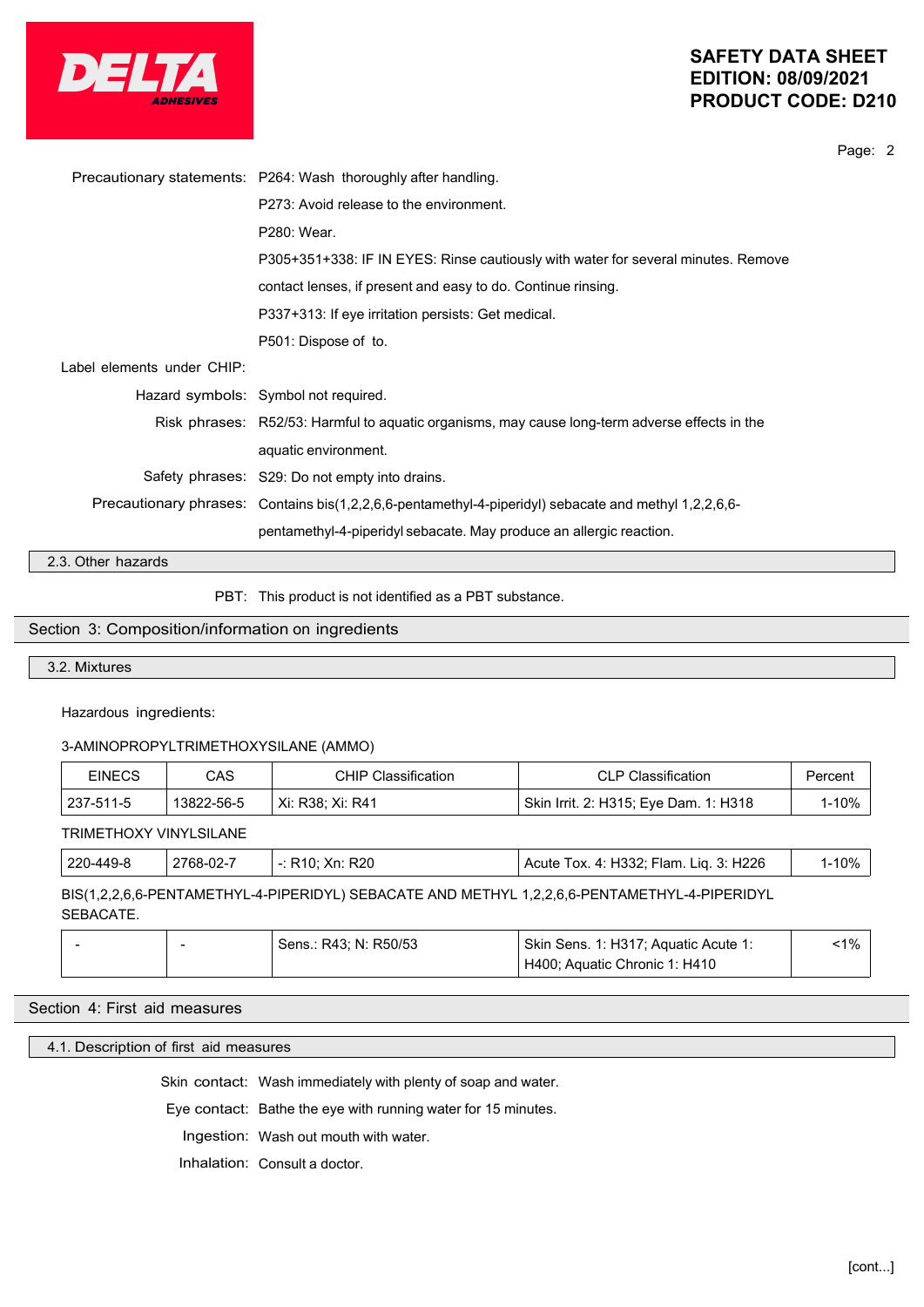

Page: 3

4.2. Most important symptoms and effects, both acute and delayed

Skin contact: There may be mild irritation at the site of contact.

Eye contact: There may be irritation and redness.

Ingestion: There may be irritation of the throat.

Inhalation: No symptoms.

4.3. Indication of any immediate medical attention and special treatment needed

Immediate / special treatment: Not applicable.

Section 5: Fire-fighting measures

5.1. Extinguishing media

Extinguishing media: Suitable extinguishing media for the surrounding fire should be used. Use water spray

to cool containers.

5.2. Special hazards arising from the substance or mixture

Exposure hazards: In combustion emits toxic fumes.

5.3. Advice for fire-fighters

Advice for fire-fighters: Wear self-contained breathing apparatus. Wear protective clothing to prevent contact

with skin and eyes.

Section 6: Accidental release measures

6.1. Personal precautions, protective equipment and emergency procedures

Personal precautions: Refer to section 8 of SDS for personal protection details. Turn leaking containers leak-

side up to prevent the escape of liquid.

6.2. Environmental precautions

Environmentalprecautions: Do not discharge into drains or rivers.

6.3. Methods and material for containment and cleaning up

Clean-up procedures: Allow product to solidify and remove it by mechanical means. Remove uncured foam

with acetone

6.4. Reference to other sections

Reference to other sections: Refer to section 8 of SDS.

Section 7: Handling and storage

7.1. Precautions for safe handling

7.2. Conditions for safe storage, including any incompatibilities

Storage conditions: Store in cool, well ventilated area. Keep container tightly closed.

Suitable packaging: Must only be kept in original packaging.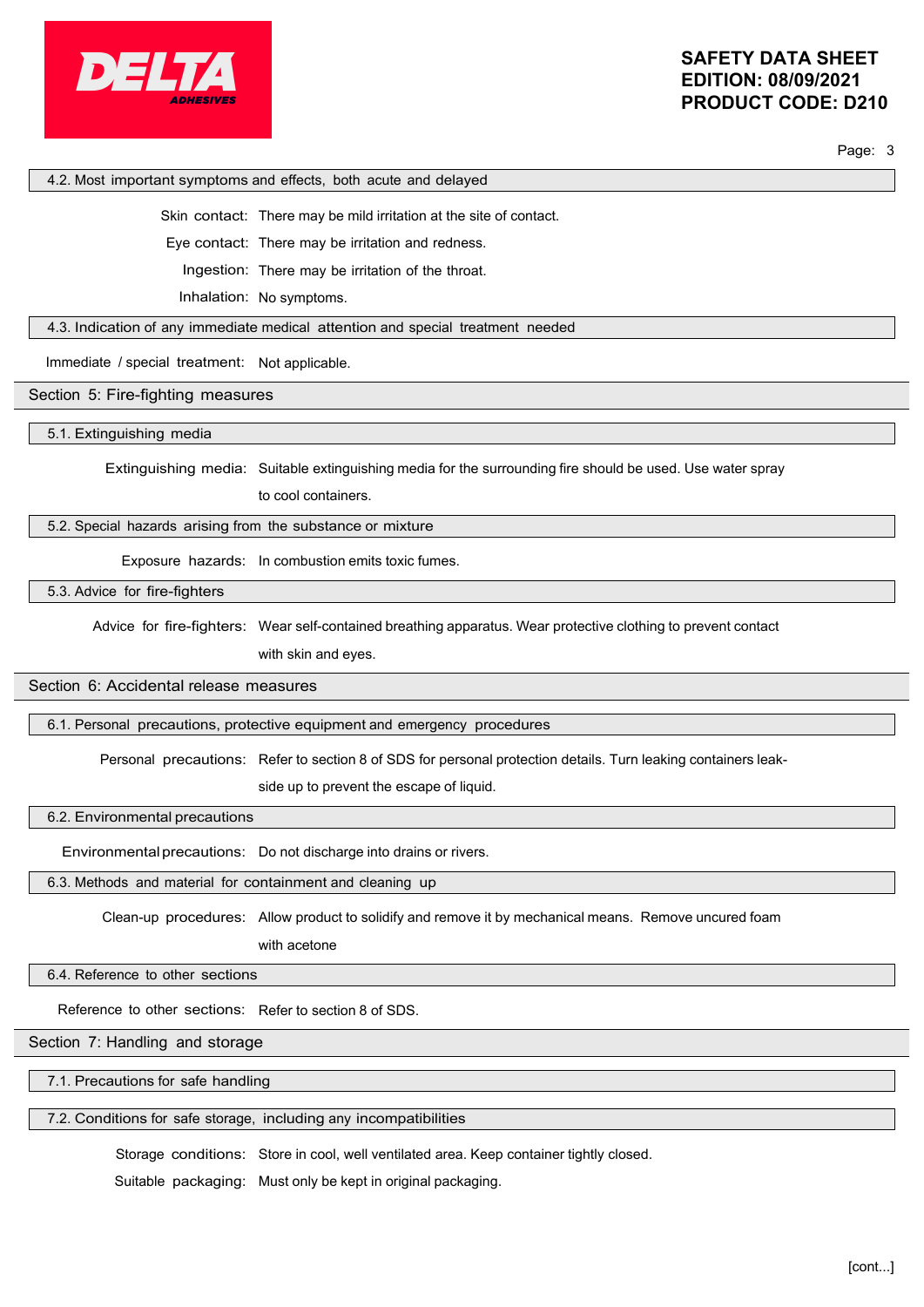

Page: 4

## 7.3. Specific end use(s)

Specific end use(s): No data available.

## Section 8: Exposure controls/personal protection

#### 8.1. Control parameters

Workplace exposure limits: No data available.

#### 8.1. DNEL/PNEC Values

DNEL / PNEC No data available.

8.2. Exposure controls

Respiratory protection: Respiratory protection not required.

Hand protection: Protective gloves.

Eye protection: Safety glasses. Ensure eye bath is to hand.

Skin protection: Protective clothing.

Section 9: Physical and chemical properties

## 9.1. Information on basic physical and chemical properties

State: Paste

Colour: Transparent / Colourless Odour: Barely perceptible odour Solubility in water: Insoluble Viscosity: Highly viscous

Boiling point/range°C: >150

VOC g/l: 12

Flash point°C: >93

9.2. Other information

Other information: No data available.

#### Section 10: Stability and reactivity

10.1. Reactivity

Reactivity: Stable under recommended transport or storage conditions.

10.2. Chemical stability

Chemical stability: Stable under normal conditions.

10.3. Possibility of hazardous reactions

Hazardous reactions: Hazardous reactions will not occur under normal transport or storage conditions.

Decomposition may occur on exposure to conditions or materials listed below.

10.4. Conditions to avoid

Conditions to avoid: Heat.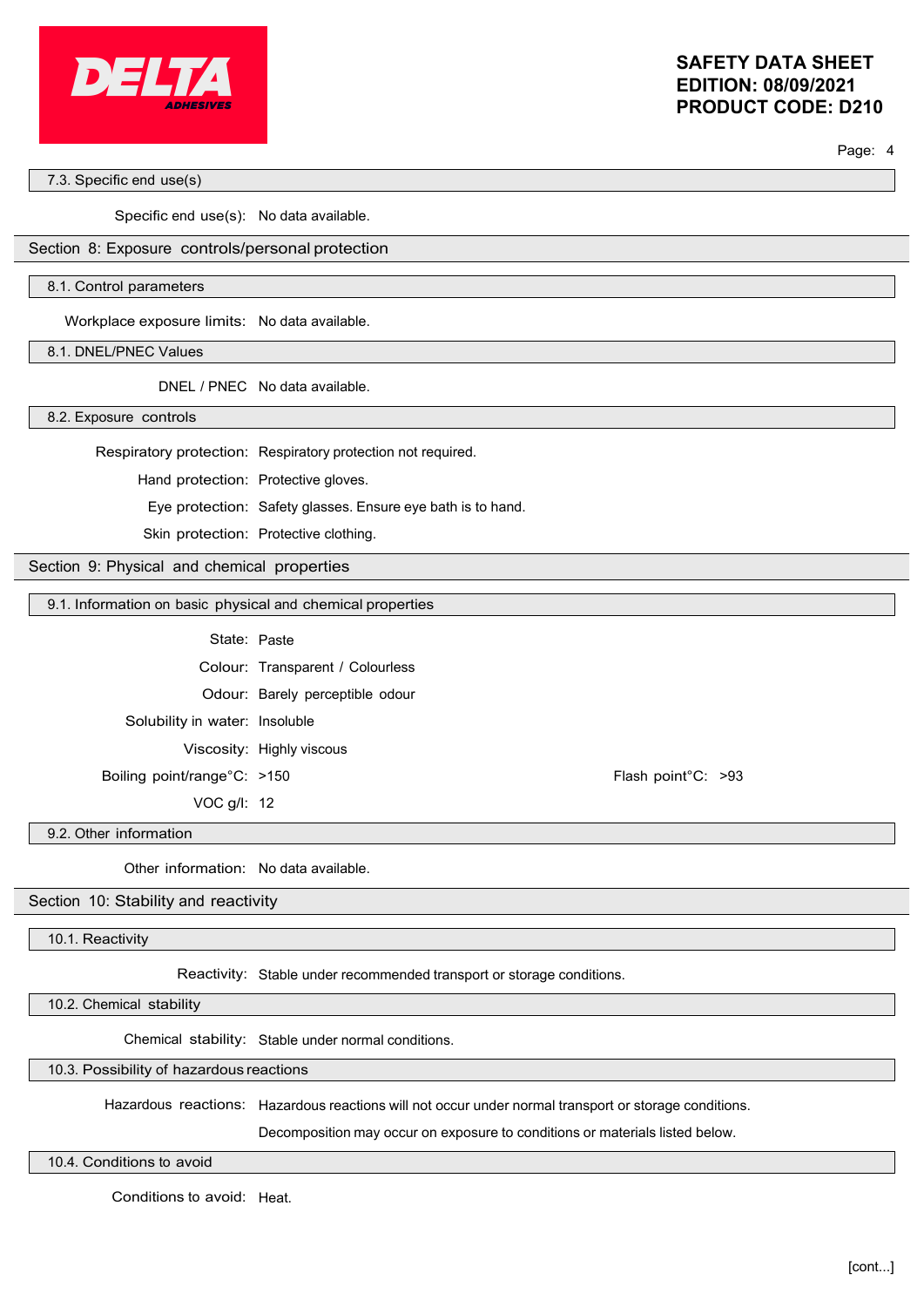

Page: 5

#### 10.5. Incompatible materials

Materials to avoid: Strong oxidising agents. Strong acids.

#### 10.6. Hazardous decomposition products

Haz. decomp. products: In combustion emits toxic fumes.

#### Section 11: Toxicological information

#### 11.1. Information on toxicological effects

Hazardous ingredients:

BIS(1,2,2,6,6-PENTAMETHYL-4-PIPERIDYL) SEBACATE AND METHYL 1,2,2,6,6-PENTAMETHYL-4-PIPERIDYL SEBACATE.

| <b>ORAL</b><br>D٨<br>– 50∪<br>N<br>. .<br>$ -$ | 3230<br>.<br>ma/ko<br>.<br>. .<br>__ |
|------------------------------------------------|--------------------------------------|
|------------------------------------------------|--------------------------------------|

Toxicity values: No data available.

Symptoms / routes of exposure

Skin contact: There may be mild irritation at the site of contact.

Eye contact: There may be irritation and redness.

Ingestion: There may be irritation of the throat.

Inhalation: No symptoms.

## Section 12: Ecological information

12.1. Toxicity

Ecotoxicity values: No data available.

12.2. Persistence and degradability

Persistence and degradability: No data available.

12.3. Bioaccumulative potential

Bioaccumulative potential: No data available.

12.4. Mobility in soil

Mobility: No data available.

12.5. Results of PBT and vPvB assessment

PBT identification: This product is not identified as a PBT substance.

12.6. Other adverse effects

Other adverse effects: Negligible ecotoxicity.

#### Section 13: Disposal considerations

13.1. Waste treatment methods

NB: The user's attention is drawn to the possible existence of regional or national

regulations regarding disposal.